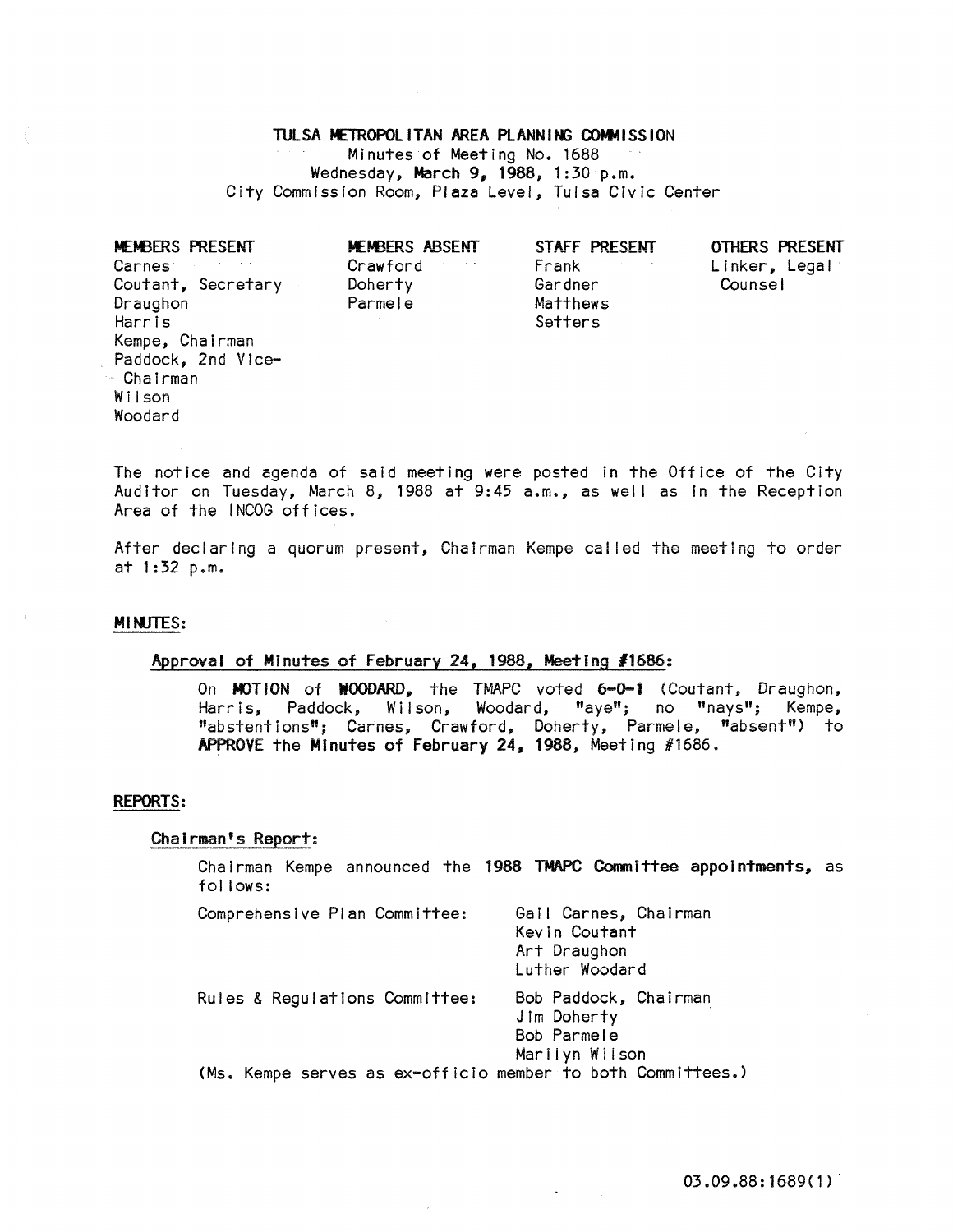Chairman Kempe advised receipt of a letter from Mr. Jerry Lasker regarding the INCOG 1988-89 Work Program. She requested Input from the TMAPC members as to projects and programs that would take the TMAPC into the 1990's, and stated a special Budget & Work Program Committee (Cherry Kempe, Bob Parmele and Marilyn Wilson) would gather this Input to coordinate with INCOG for their budget program.

Ms. Kempe announced a Resolution of Appreciation had been prepared for Mr. Gary VanFossen to be presented to him at next week's meeting. After hearing the contents of the resolution, Mr. Paddock moved for Its adoption as he felt Mr. VanFossen's contribution to the TMAPC merited such recognition.

On MOTION of PADDOCK, the TMAPC voted 7-0-0 (Coutant, Draughon, Harris, Kempe, Paddock, Wilson, Woodard, "aye"; no "nays"; no "abstentions"; Carnes, Crawford, Doherty, Parmele, "absent") to APPROVE a Resolution of Appreciation for Mr. Gary VanFossen, to be presented at the 3/16/88 TMAPC meeting.

## Director's Report:

On behal f of the Department of City Development, Ms. Dane Matthews requested a meeting of the Comprehensive Plan Committee to review the Capita! !mprovement Program (C!P) for FY 88-89. Ms. Matthews suggested Wednesday, March 9th, at 1:00 p.m.; there was no objection from the Committee members.

## ZON ING PUBLIC HEARING:

Application No.: PUD 229-A (Major Amendment) Applicant: Fehrenbacher location: South of the SE/c of South 90th East Avenue & 1-44 Skelly Bypass Date of Hearing: March 9, 1988 Present Zoning: RM-O Proposed Zoning: Unchanged Presentation to TMAPC by: Mr. Paul Fehrenbacher, 8207 East 32nd Street

### Staff Recommendation:

The applicant has advised Staff he will be requesting this application be withdrawn and a refund of fees. Staff supports the withdrawal and a refund of \$180.28.

## TMAPC ACTION: 7 members present

On MOTION of PADDOCK, the TMAPC voted 7-0-0 (Coutant, Draughon, Harris, Kempe, Paddock, Wilson, Woodard, "aye"; no "nayslt; no "abstentions"; Carnes, Crawford, Doherty, Parmele, "absent") to APPROVE the Withdrawal of PUD 229-A Fehrenbacher and a Refund of Fees In the amount of \$180.28, as recommended by Staff.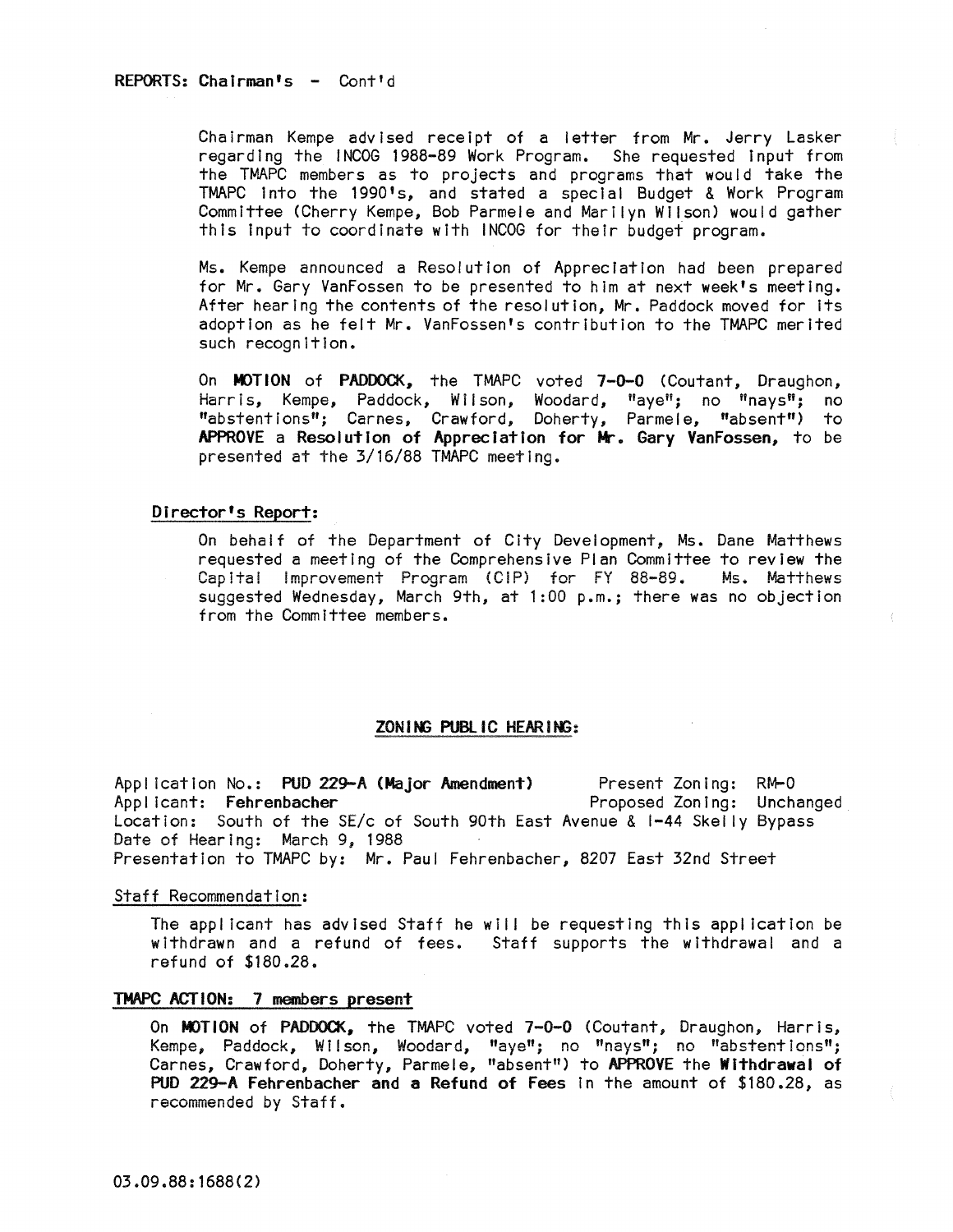\* \* \* \* \* \* \*

Appl icatlon No.: Z-6189 Applicant: Porter (Williams) location: *SWlc* of East 21st Street & South Jamestown Avenue Date of Hearing: March 9, 1988 Presentation to TMAPC by: Mr. Gary Porter, 2131 North Atlanta (583–5149) Present Zoning: RS-3 Proposed Zoning: CS

# Relationship to the Comprehensive Plan:

The District 4 Plan, a part of the Comprehensive Plan for the Tulsa Metropolitan Area, designates the subject property Low Intensity -<br>Residential.

According to the Zoning Matrix the requested CS District, is not in accordance with the Plan Map.

## Staff Recommendation:

Site Analysis: The subject tract Is .16 acres In size and is located at the southwest corner of East 21st Street and South Jamestown Avenue. It Is nonwooded, flat, contains a single-family dwel I ing, and Is zoned RS-3.

Surrounding Area Analysis: The tract Is abutted on the north across East 21st Street, by various office uses, zoned Ol; on the east across South Jamestown Avenue by residential single-family dwellings, zoned RS-3; on the south by a single-family residence, zoned RS-3; and on the west by commercial use, zoned CS.

Zoning and BOA Historical Summary: Nonresidential zoning, Ol, was denied on the same block as the subject tract, and CS zoning has been limited to the intersection of East 21st Street and Harvard.

Conclusion: Based on the Comprehensive Plan, existing zoning pattern south of East 21st Street South and previous denial of Ol zoning in the area, Staff cannot support the requested CS zoning or any less Intensive, nonresidential zoning. Staff views the request as an encroachment into the single-family neighborhood and the start of strip zoning on the south side of East 21st Street South.

Therefore, Staff recommends DENiAl of CS zoning or any less Intense office classification In the alternative for Z-6189.

For the record, the condition of the residence is not a basis for justifying poor zoning practices.

#### Comments & Discussion:

Mr. Paddock InquIred as to the dedicated right-of-way on 21st Street at this location. Mr. Frank repl led there was approximately 50' and clarified that, even though this was classified as a Primary Arterial, the dedication was as a Secondary Arterial.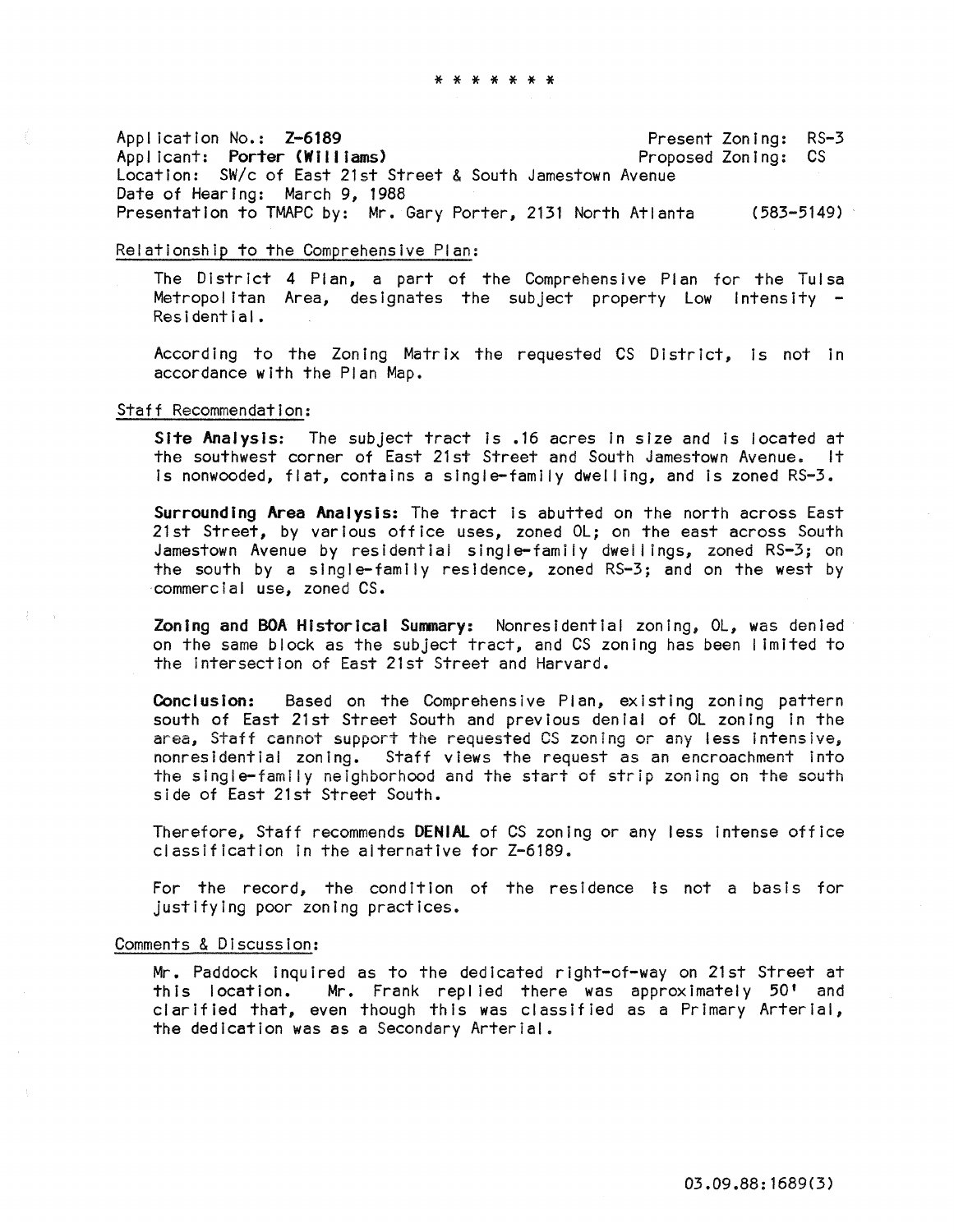#### Applicant's Comments:

Mr. Gary Porter, representing the applicant, stated the applicant was requesting a zoning change In order to use this tract mainly for office use. In reply to Mr. Paddock, Mr. Porter advised the applicant obtained this property In an estate sale, that at one time had a home on It which was destroyed by fire.

Ms. Wilson asked If the applicant had Intentions for any type of commercial or retail operation, since the application was for CS zoning. Mr. Porter repl led that they did not at this time and that, even though the application was for commercial zoning, their main Intent was to build offices, which would be two story maximum. Mr. Woodard Inquired as to the number of offices they were considering; Mr. Porter repl led only four or five due to the small size of the tract.

## Interested Parties:

Mr. James O. Lewis (2110 South Jamestown) advised he was representing a group of residents in the Jefferson Hills Addition (many of whom were in attendance). Mr. Lewis commented that It was his understanding that, for the type of zoning requested, there would be 120' of setback requirements, and due to the sIze of the subject tract, he did not feel this could be met. Mr. Lewis submitted petitions with 106 signatures protesting any zoning change on the property as this was located in a single-family neighborhood, and they did not wish to have any commercial or office encroaching Into the area. He mentioned the existing problem with traffic along 21st Street and stated he felt any commercial or office development would only add to this problem. Therefore, he requested denial of the rezoning appl icatlon.

In reply to Mr. Paddock, Mr. Lewis advised his property was adjacent to the subject tract. Commissioner Harris confirmed there was existing single-famiiy homes to the south of the appl icant's property.

Ms. Nina Miller (3516 East 21st Place) spoke on the quality of life in this offered by this older, estate-type neighborhood. requested **denial of the appl ication.** 

## Applicant's Rebuttal:

Mr. Porter pointed out the existing commercial at the corner of 21st and Harvard, and the office zoning across from the subject tract, which he felt supported their Intent for office use.

### Review Session:

Mr. Paddock asked Staff If the only access to the subject property was on Jamestown Avenue, and not 21st Street. Mr. Gardner confirmed this to be correct, and added that Jamestown was also an access to the homes In the Jefferson Hills addition. Mr. Paddock moved for approval of the Staff recommendation for denial of CS zoning or any less Intense office classification, as he agreed this would be an encroachment into the residential neighborhood and he felt It might set a undesirable precedent.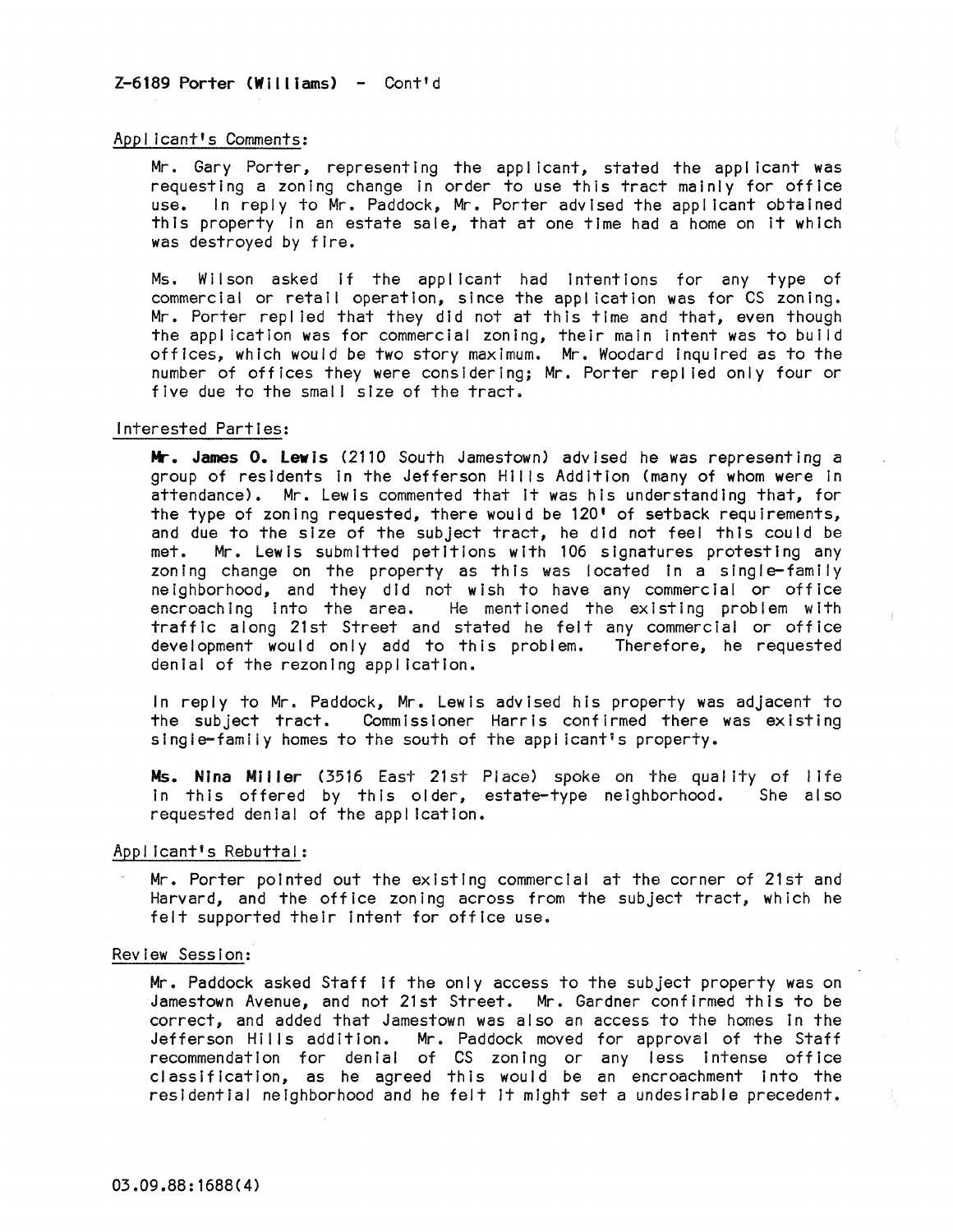ChaIrman Kempe advIsed she was In receIpt of four letters of protest to the requested CS zoning.

#### TMAPC ACTION: 8 members present

On **MOTION** of **PADDOCK,** the TMAPC voted **8-0-0** (Carnes, Coutant, Draughon, Harris, Kempe, Paddock, Wilson, Woodard, "aye"; no "nays"; no Harris, Kempe, Paddock, Wilson, Woodard, "aye"; no "nays"; no "abstentions"; Crawford, Doherty, Parmele, "absent") to DENY Z-6189 Porter (Williams) for CS zoning or any less intense office classification, as recommended by Staff.

#### \* \* \* \* \* \* \*

Application No.: Z-6190 Appl icant: Norman (Tulsa Rock Company) Location: NW/c of East 36th Street North and North 145th East Avenue Date of Hearing: March 9, 1988 Present ZonIng: AG Proposed Zoning: IH Presentation to TMAPC by: Mr. Charles Norman, 909 Kennedy BuIlding (583-7571)

#### Relationship to the Comprehensive Plan:

The District 16 Plan, a part of the Comprehensive Plan for the Tulsa Metropolitan Area, designates the subject property Special District 2 - Industrial.

According to the Zoning Matrix the requested IH District may be found In accordance with the Plan Map.

#### Staff Recommendation:

Site Analysis: The subject tract is approximately 80 acres In size and is located at the northwest corner of East 36th Street North and North 145th East Avenue. It is partially wooded, steeply sloping, has been used as a quarry, and Is zoned AG.

Surrounding Area Analysis: The tract is abutted on the north by vacant property and an asphalt plant, zoned IH; on the east by vacant property in Rogers County approved for mining; on the south across East 36th Street by both vacant property and a concrete plant, zoned IH; and on the west by a rock quarry and heavy Industrial use, zoned 1M.

Zoning and BOA Historical Sunnary: Industrial zonings, Including IH and 1M, have been approved In the Immediate area.

Conclusion: Based on the Comprehensive Plan and the tract's location between two IH zoned districts, an 1M zoned district used for mining and property approved for mining to the east in Rogers County, Staff can support the requested IH rezoning.

Therefore, Staff recommends APPROVAl of IH zoning for Z-6190 as requested.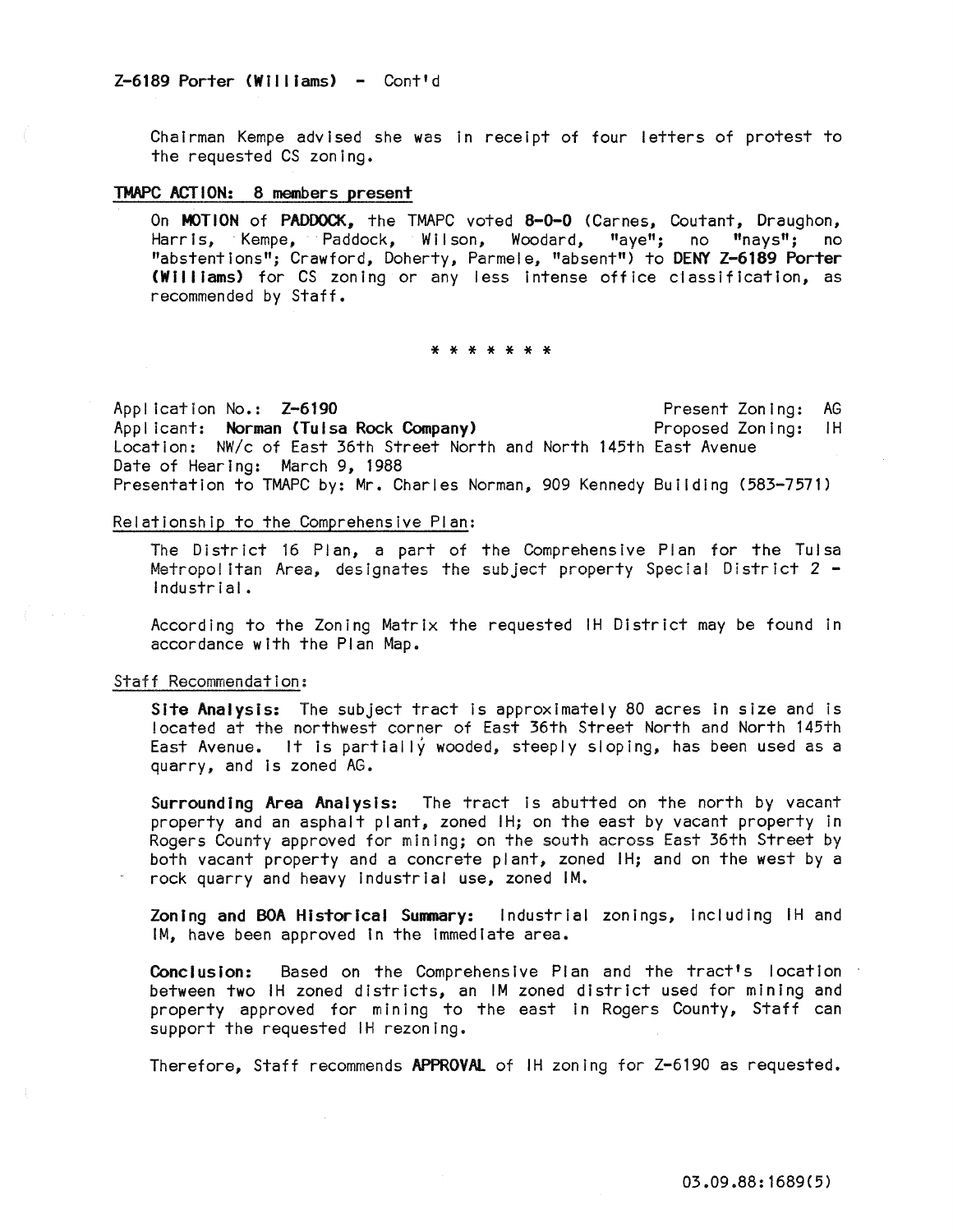## $Z-6190$  Norman (Tulsa Rock Co.) - Cont'd

#### Comments & Discussion:

In reply to Chairman Kempe, the appl icant stated agreement to the Staff recommendation.

## TMAPC ACTION: 8 members present

On MOTION of CARNES, the TMAPC voted 8-0-0 (Carnes, Coutant, Draughon, Harris, Kempe, Paddock, Wilson, Woodard, "aye"; no "nays"; no "abstentions"; Crawford, Doherty, Parmele, "absent") to APPROVE Z-6190 Norman (Tulsa Rock Company) for IH Zoning, as recommended by Staff.

## Legal Description:

The East half of the Southeast Quarter of Section 16, T-20-N, R-14-E, Tulsa County, Oklahoma.

#### \* \* \* \* \* \* \*

Appl icatlon No.: Z-6191 Appl icant: McCune (Keemac) Location: NW/c of East 51st Street & South Yale Avenue Date of Hearing: March 9, 1988 Present Zoning: OMH Proposed Zoning: CS Presentation to TMAPC by: Mr. Gordon McCune, 7271 South Col lege

## Relationship to the Comprehensive Plan:

The District 18 Plan, a part of the Comprehensive Plan for the Tulsa Metropolitan Area, designates the subject property Medium Intensity - No Specific Land Use and Corridor District.

According to the Zoning Matrix the requested CS District Is In accordance with the Plan Map.

### Staff Recommendation:

Site Analysis: The subject tract is 2.79 acres in size and is located at the northwest corner of East 51st Street and South Yale Avenue. It is nonwooded, flat, contains a service station and related uses, plus a restaurant use, and Is zoned OMH.

Surrounding Area Analysis: The tract Is abutted on the north and west by office and commercial use zoned CS; on the east across South Yale by a small shopping center zoned CS; and on the south across East 51st Street by a multi-story office building zoned CS and PUD.

Zoning and BOA Historical Summary: The subject tract was originally zoned CS and rezoned to OMH to be redeveloped for office use in 1982.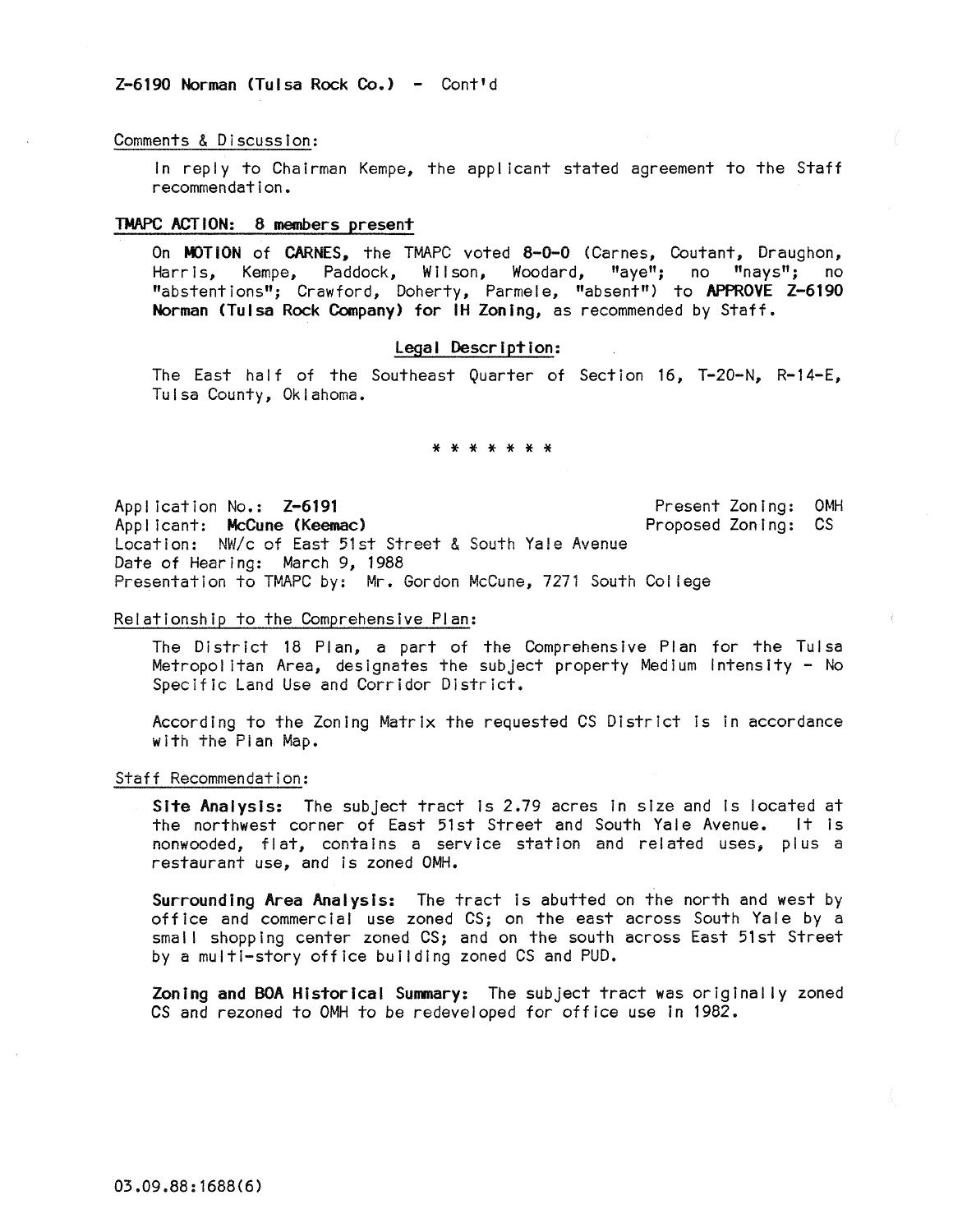Conclusion: Since the tract is surrounded on four sides by commercial zoning and once was zoned CS, Staff can support the requested rezoning. The request is also in accordance with the Comprehensive Plan.

Therefore, Staff recommends APPROVAL of CS zoning for Z-6191 as requested.

Comments & Discussion:

Mr. Paddock inquired as to the owner and if McCune had a contingency sales<br>contract. Mr. Gordon McCune, representing the leasehold (applicant). Mr. Gordon McCune, representing the leasehold (applicant), confirmed agreement to the Staff recommendation and responded to Mr. Paddock's question.

## TMAPC ACTION: 8 members present

On MOTION of CARNES, the TMAPC voted 8-0-0 (Carnes, Coutant, Draughon, Harris, Kempe, Paddock, Wilson, Woodard, "aye"; no "nays"; no "abstentions"; Crawford, Doherty, Parmele, "absent") to APPROVE Z-6191 **McCune (Keemac)** for CS Zoning, as recommended by Staff, and Early Transmittal of these minutes to the City Commission.

## Legal Description:

Lots 9 & 10, INTERSTATE CENTRAL EXTENDED, and addition to the City of Tulsa, Tulsa County, Oklahoma, situated In the E/2 of the SE/4, Section 28, T-19-N, R-13-E.

## SUBDIVISIONS:

## FINAL PLAT APPROVAL & RELEASE:

# Family Worship Center Ext. (1094) 15303 East 21st (AG)

On MOTION of WOODARD, the TMAPC voted 8-0-0 (Carnes, Coutant, Draughon, Harris, Kempe, Paddock, Wilson, Woodard, "aye"; no "nays"; no "abstentions"; Crawford, Doherty, Parmele, "absent") to APPROVE the Final Plat of Family Worship Center Ext. and release same as having met all conditions of approval.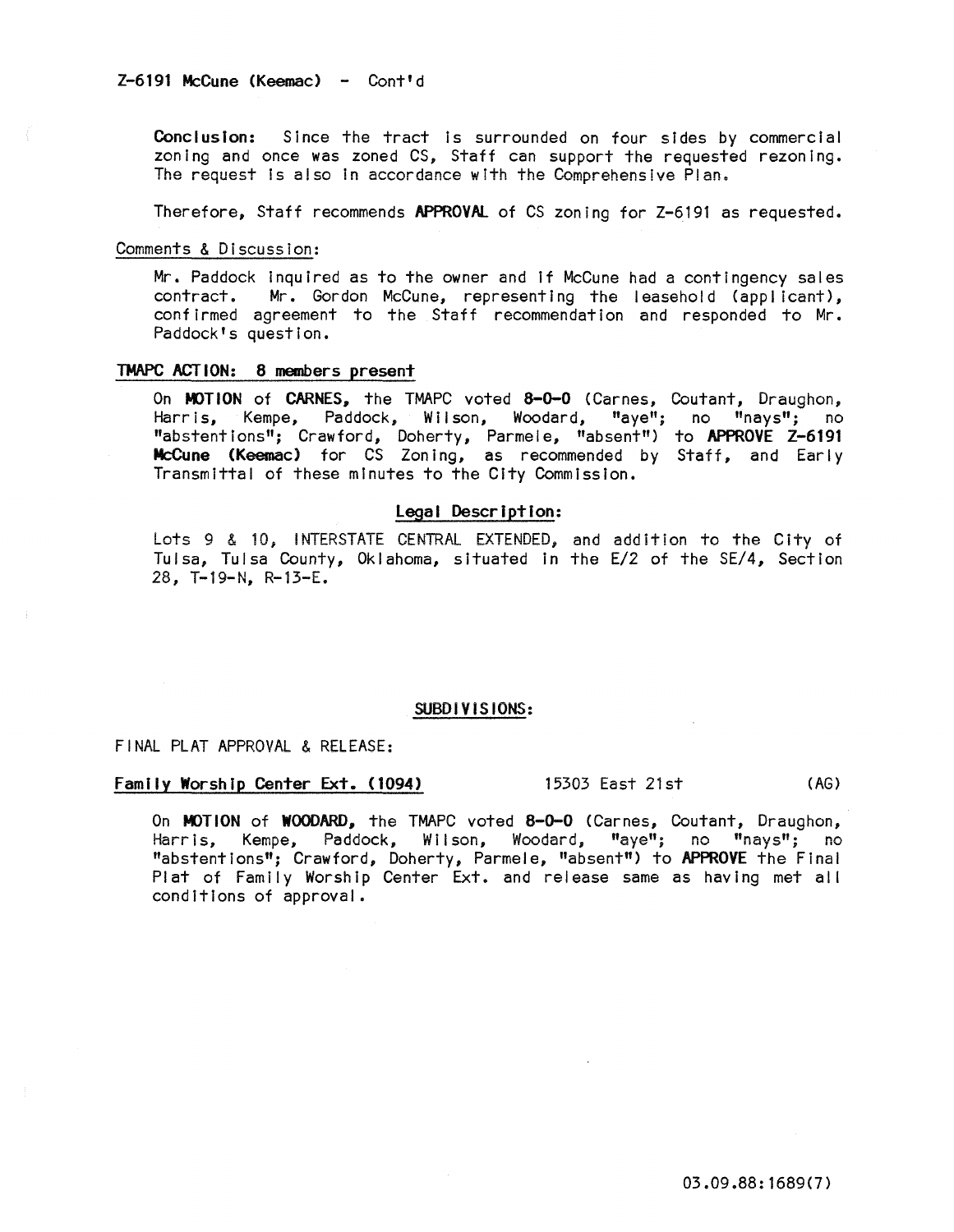## OTHER BUSINESS:

PUD 422: East 33rd & South Peoria, being Lot 8, Block 1, Crow Creek Addition

#### Staff Recommendation: Detail Site Plan

PUD 422 Is located at East 33rd Street and South Peoria and has an area of approximately 3.2 acres with underlying zoning of OMH and OM, with RS-3 zoning on the Interior lots. Detail Site Plans and construction has previously been approved by the TMAPC on Lots 1, 2, 3 and 6. The applicant is requesting TMAPC approval for a two story office building on<br>Lot 8. An existing office building on Lot 1 (fronting Peoria) was existing office building on Lot 1 (fronting Peoria) was recently expanded and remodeled; however, was exempt by conditions of approval from normal PUD procedural requirements for TMAPC review of plans prior to issuance of a Building Permit.

The proposed Detail Site Plan Includes a two story office building (3574 square feet) on the south side of the vacated East 33rd Street right-of-way, with parking spaces on the west and north side. The Plan includes elevations which Indicate the exterior facades of the building will be masonry and of a Williamsburg character. PUD 422 limits the maximum height of buildings to 30' as measured from the ground to the roof line, and requires a minimum landscaped area of 20%.

**Staff recommends APPROVAL of the submitted DetaIl SIte Plan for Lot 8,**  Block 1, Crow Creek Office Park subject to the fol lowing conditions:

- 1) That the appl icant's submitted Plan and Text be made a condition of approval, unless modified herein.
- 2) Development Standards: Land Area (Gross): (Net) : Lot 8 Area: Permitted Uses:  $Maximum$  Building Height - Lot 8: Maximum Building Floor Area: Lot 1 Lot 2 Lot 3 Lot  $6$  \*\* Lot 8/thls application TOTAL Remaining Floor Area: Minimum Off-Street Parking: Lot 2 Lot 3  $Lot 6$   $*$ 3.17 acres 2.58 acres 7,911 sf .18 acres Principal and accessory uses permitted as a matter or right in an OL District excluding drive-In banks and funeral homes. 30' 36,000 sf \* 7,885 sf constructed 3,330 sf constructed 3,500 sf constructed 4,500 sf constructed 3,574 sf 22,789 sf constructed/proposed 13,211 sf As required by the applicable use units 13 spaces constructed 14 spaces constructed 15 spaces constructed
	- Lot 8
- 
- 12 spaces constructed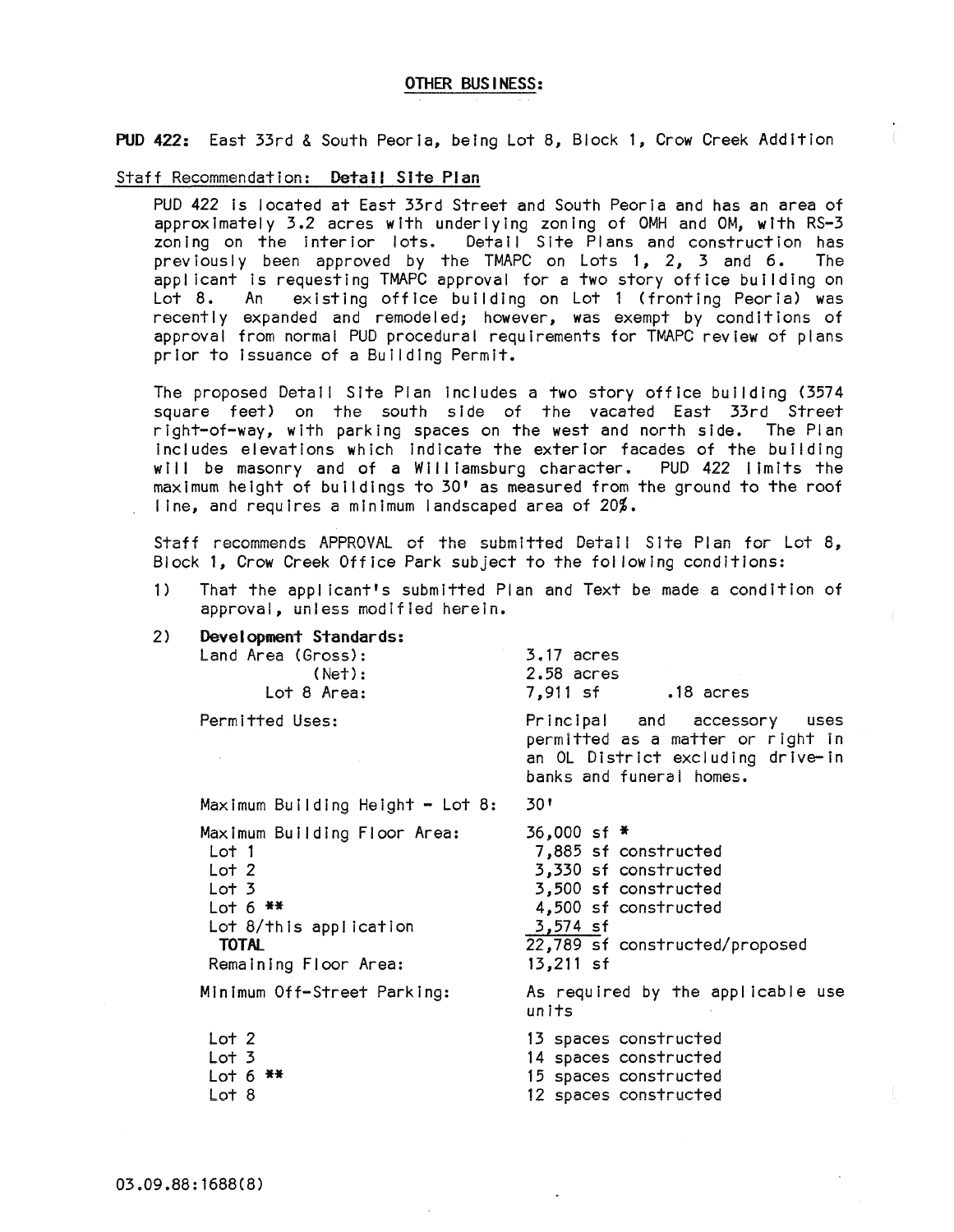Minimum Building Setbacks: from north Interior boundary from south boundary from east/west boundary Minimum Landscaped Open Space: 20'  $20^{\circ}$ none required 20% \*\*\*

- The maximum building size on Lot 1 is  $10,000$  sf. The maximum building size on the remainder of the Lots Is 6,000 sf per lot.
- \*\* 15 parking spaces on Lot 6 will limit the maximum building size to 4,500 sf. The proposed 4680 sf building would be permitted only if shared parking agreements were filed of record or 16 parking spaces were provided.
- \*\*\* Landscaped open space shall include internal and external landscaped open spaces, parking lot Islands and buffers, but shall exclude pedestrian walkways and parking areas designed solely for circulation.

Signs: One ground sign not exceeding 32 sf In display surface area may be erected on the South Peoria frontage and one ground sign not exceeding 32 sf in display area may be erected on the internal private street serving the office park.

- 3) That all trash, mechanical and equipment areas shall be screened from public view.
- 4) That all parking lot lighting shall be directed downward and away from adjacent residential areas. No pole light In excess of 8 feet tall shall be permitted along the north, west, and south boundaries of PUD 422.
- 5) AI I signs shall be subject to Detail Sign Plan review and approval by the TMAPC prior to installation and in accordance with Sections 620.2(d) and 1130.2(b) of the PUD Chapter of the Zoning Code and as specified herein.
- 6) That a Detail Landscape Plan shall be submitted to the TMAPC for review and approval and Installed prior to issuance of an Occupancy Permit. The landscaping materials required under the approved Plan shall be maintained and replaced as needed, as a continued condition of the granting of an Occupancy Permit. Existing trees are being preserved on the site In accordance with the Landscape Plan element of the PUD Text and the submitted Detail Site Plan.
- 7) The Detail Site Plan Includes elevations demonstrating a residential type Williamsburg exterior building facade within the development. Lot 8 will be screened by a 6 foot tall wooden screening fence with masonry columns on the south boundary. A 6' screening fence Is also required along the east boundary of Lot 8. The elevations and screening fence are made conditions of approval of the Detail Site Plan where applicable (I.e., fencing south and east boundary Lot 8).

03.09.88:1689(9)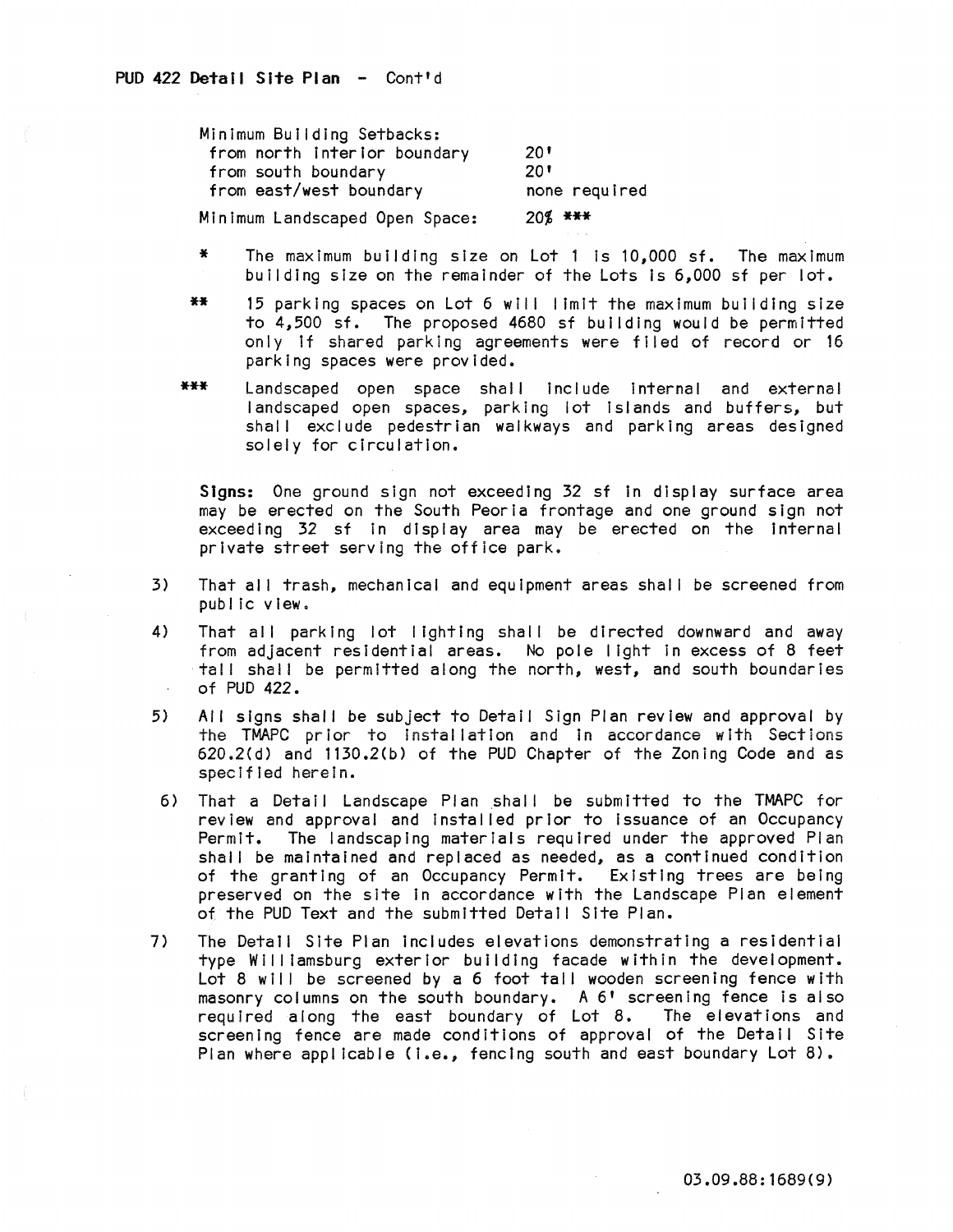8) That no Building Permit shall be issued until the requirements of Section 260 of the Zoning Code has been satisfied and approved by the TMAPC and fiied of record In the County Clerk's office, incorporating within the Restrictive Covenants the PUD conditions of approval, making the City of Tulsa beneficiary to said Covenants.

#### TMAPC ACTION: 8 members present

On MOTION of PADDOCK, the TMAPC voted 7-0-1 (Carnes, Coutant, Harris, Kempe, Paddock, Wilson, Woodard, "aye"; no "nays"; Draughon, "abstaining"; Crawford, Doherty, Parmele, "absent") to APPROVE the Detail Site Plan for PUD 422, as recommended by Staff.

\* \* \* \* \* \* \*

PUD 411/Z-5842-SP: NE/c of East 98th Street & South Memorial Drive

# Staff Recommendation: Detail Sign Plan

The subject tract Is 4.2 acres in size and Is the site of the South Park dealership for Ford, Lincoln and Mercury automobiles. It Is located at the northeast corner of South Memorial and East 98th Street. The applicant is requesting approval of a Detail Sign Plan for a ground sign ("Da ihatsu") to be located adjacent to an existing monument sign at the northwest corner of the automobile dealerships. The proposed sign Is 25' tall and  $18.5'$  wide  $\times$  5.3' high (98 square feet), which is in accordance with the Development Standards for PUD 411/Z-5842-SP.

Therefore, Staff recommends APPROVAL of the proposed ground sign per the submitted Detail Sign Plan. If the proposed sign location Is included within a utility easement, applicant should coordinate and receive approval from the appropriate agencies prior to construction.

## TMAPC ACTION: 8 members present

On MOTION of WILSON, the TMAPC voted 8-0-0 (Carnes, Coutant, Draughon, Harris, Kempe, Paddock, Wilson, Woodard, "aye"; no "nays"; no "abstentions"; Crawford, Doherty, Parmele, "absent") to APPROVE the Detail Sign Plan for PUD 411/Z-5842-SP, as recommended by Staff.

## Other DiscussIon:

Chairman Kempe advised that new Commissioner Kevin Coutant would need a District Planning Team liaison assignment. District 6 had a vacancy, but. as Mr. Coutant was a resident In this district, she offered to trade her liaison assignment, District 18, with Mr. Coutant. There was no objection from the Commission.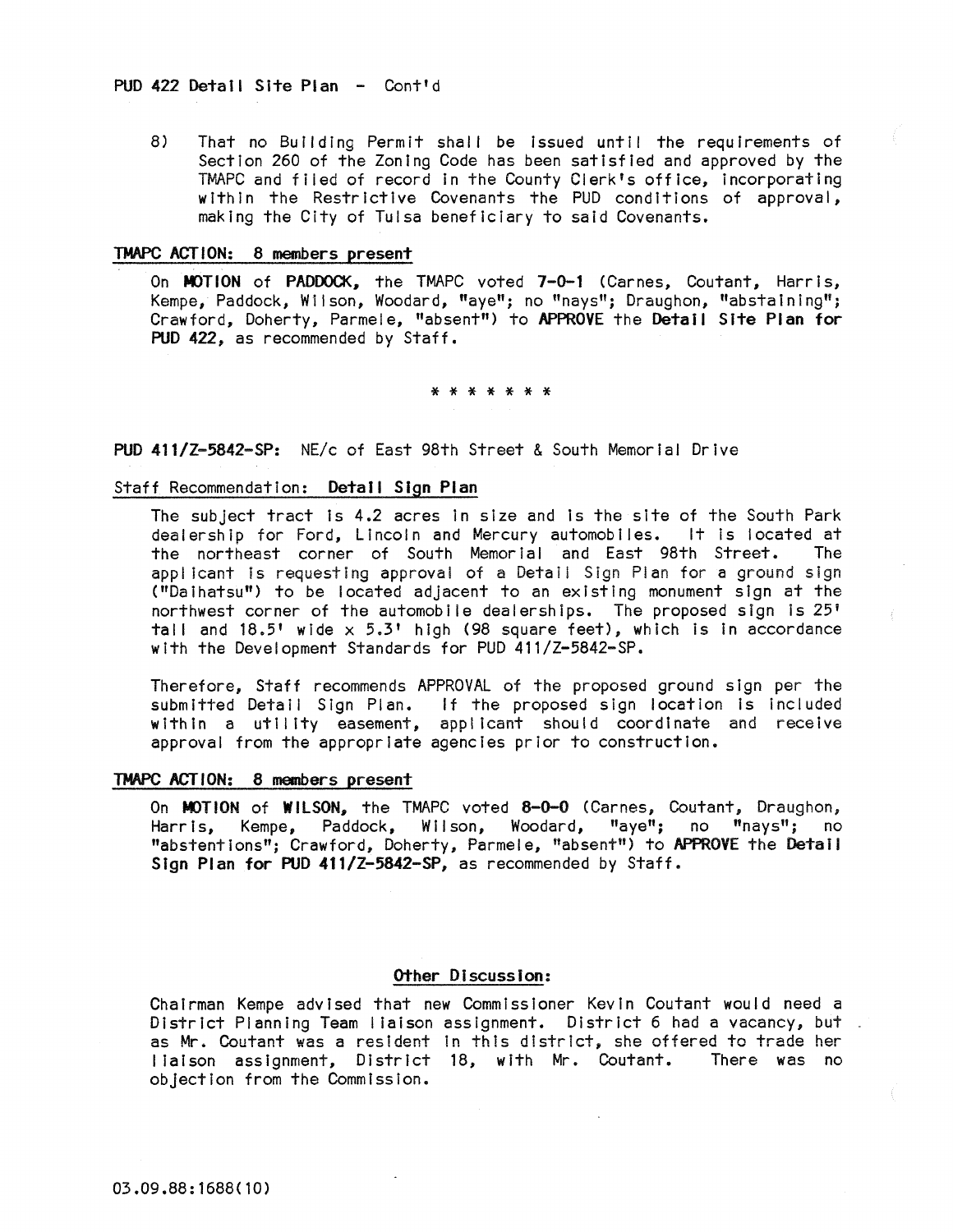There being no further business, the Chairman declared the meeting adjourned at 2: 13 p.m.

Date Approved March 23, 1988

ATTEST:

Outing Secretary